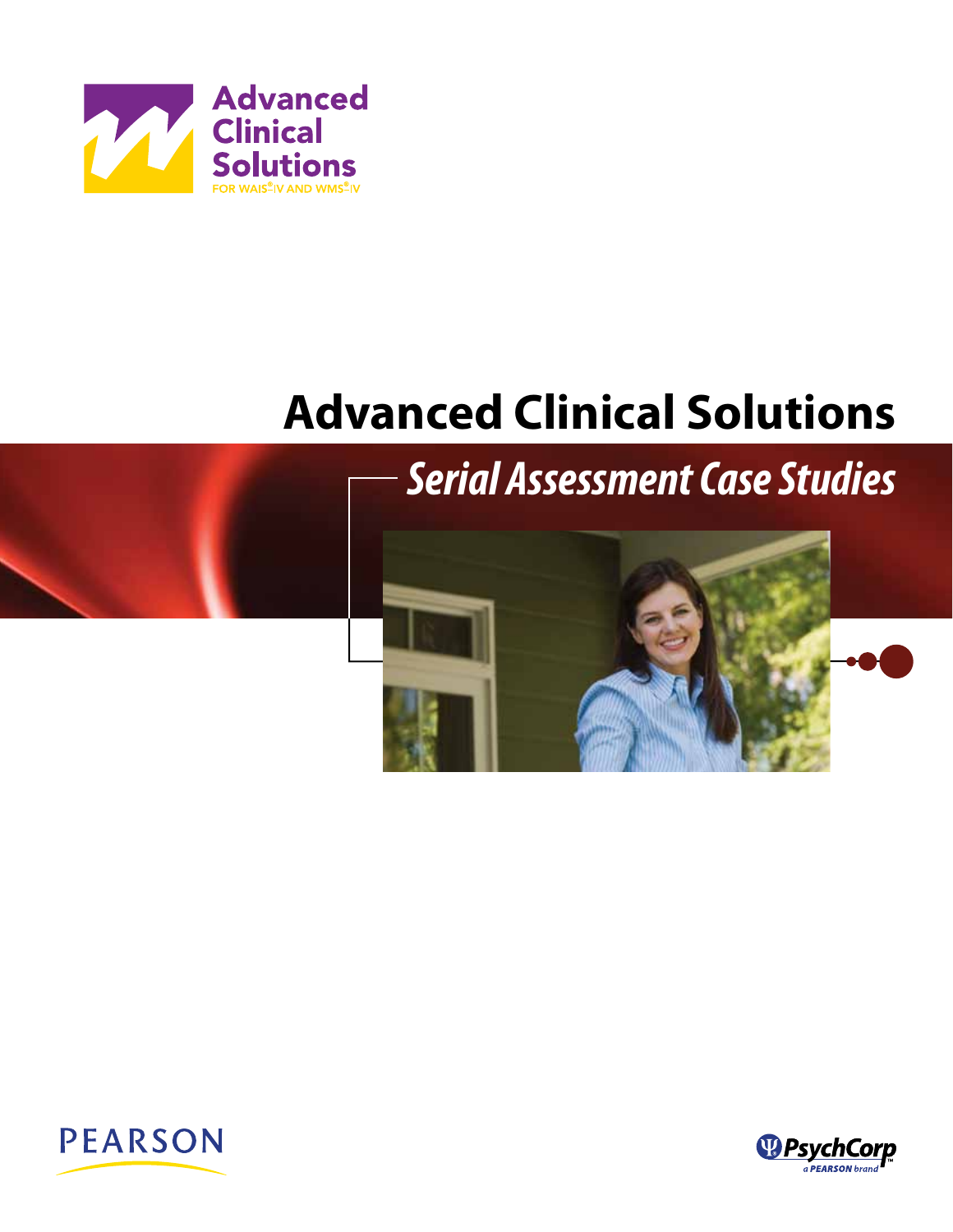## **Advanced Clinical Solutions**  *Serial Assessment Case Studies*

### **Case Study 1**

Client C is a 62-year-old White male who was referred by his family physician for neurological evaluation subsequent to complaints of increasing memory loss over the past couple of years. His wife confirms that he seems more forgetful and has missed appointments and failed to pay bills on time. Prior to meeting with the neurologist, a neuropsychological evaluation was performed. The initial results of testing are presented in Figure 6.1. These results, while not conclusive, suggested possible mild cognitive impairment. Neurological evaluation and brain imaging were inconclusive. Client C was started on a trial of medication to help slow the rate of memory decline. The neurologist ordered a repeat neuropsychological assessment in 6 months to evaluate for further deterioration in cognitive functions.



Figure 6.1 presents re-test data and reliable change scores. The examiner reported critical values at the .01 level. General intellectual functioning (FSIQ) declined by 16 points, which is significantly greater than expected, given Client C's initial performance, and occurred in less than 1% of the serial assessment sample. The changes were specifically related to the Perceptual Reasoning and Processing Speed Indexes, which were both significantly lower than predicted, at a level that is atypical in the serial assessment sample. At the subtest

level, scores significantly declined for Block Design, Information, Symbol Search, and Coding.

On the WMS<sup>®</sup>-IV, all of the indexes were significantly lower than expected at the .01 level, except the Visual Working Memory Index. Base rates indicate that the loss in memory functioning from Time 1 to Time 2 is atypical when compared to the serial assessment sample. All the subtest scores were significantly lower than expected and have low base rates, except Designs II, Spatial Addition, and Symbol Span. The results indicate that verbal and working memory skills have not significantly declined but visual memory, processing speed, and visual perceptual skills have declined.

Client C was diagnosed with mild cognitive impairment. Re-evaluation was recommended to determine if a diagnosis of dementia was warranted. The results also indicated that Client C was not responding to his medication, and a new prescription was recommended.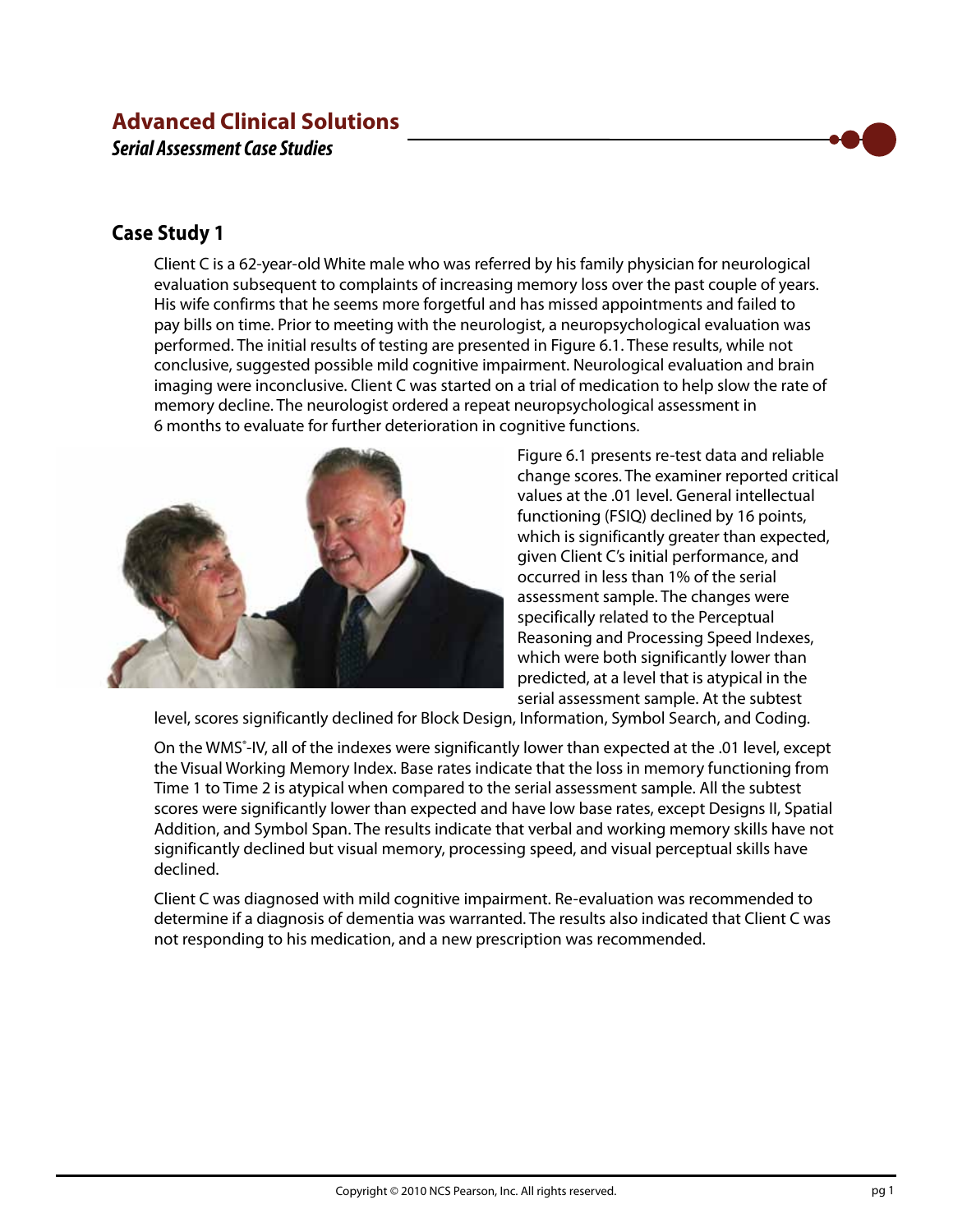## **Serial Assessment Score Report**

| Client C<br>Examinee Name |  | Date of Report        | 11-11-09                    |
|---------------------------|--|-----------------------|-----------------------------|
|                           |  |                       |                             |
| <b>Test</b>               |  | Retest                | <b>Test-Retest Interval</b> |
| WAIS-I V (05-08-2009)     |  | WAIS-I V (11-10-2009) | 00 years 06 months 02 days  |
| WMS--IV (05-08-2009)      |  | WMS-IV (11-10-2009)   | 00 years 06 months 02 days  |
|                           |  |                       |                             |

**WAIS-IV Composite Comparisons**

|             |                         | Time 2                  |                            |                                              |                          |                                         |                     |  |  |  |  |  |
|-------------|-------------------------|-------------------------|----------------------------|----------------------------------------------|--------------------------|-----------------------------------------|---------------------|--|--|--|--|--|
| Composite   | Time 1<br><b>Actual</b> | Time 2<br><b>Actual</b> | Time 2<br><b>Predicted</b> | <b>Actual-Predicted</b><br><b>Difference</b> | <b>Critical</b><br>Value | <b>Significant</b><br><b>Difference</b> | <b>Base</b><br>Rate |  |  |  |  |  |
| <b>FSIQ</b> | 104                     | 92                      | 108                        | $-16$                                        | 7.55                     |                                         | < .                 |  |  |  |  |  |
| VCI         | 110                     | 105                     | 112                        | $-7$                                         | 10.68                    | N                                       |                     |  |  |  |  |  |
| PRI         | 104                     | 96                      | 109                        | $-13$                                        | 11.41                    |                                         |                     |  |  |  |  |  |
| <b>WMI</b>  | 105                     | 97                      | 103                        | -6                                           | 12.63                    | N                                       |                     |  |  |  |  |  |
| PSI         | 92                      | 71                      | 97                         | $-26$                                        | 16.14                    |                                         |                     |  |  |  |  |  |

#### **WAIS-IV Subtest Comparisons**

| <b>Subtest</b> | Time 1<br><b>Actual</b> | Time 2<br><b>Actual</b> | Time 2<br><b>Predicted</b> | Time 2<br><b>Actual-Predicted</b><br><b>Difference</b> | <b>Critical</b><br>Value | <b>Significant</b><br><b>Difference</b> | <b>Base</b><br>Rate |
|----------------|-------------------------|-------------------------|----------------------------|--------------------------------------------------------|--------------------------|-----------------------------------------|---------------------|
| VC             | 12                      | 11                      | 12                         | $-1$                                                   | 2.56                     | N                                       |                     |
| SI             | 11                      | 12                      | 12                         |                                                        | 3.66                     | N                                       |                     |
| IN             | 13                      | 10                      | 13                         | $-3$                                                   | 2.78                     | $\checkmark$                            | $1 - 2$             |
| <b>BD</b>      | 9                       |                         | 11                         |                                                        | 3.59                     | $\checkmark$                            | h                   |
| MR             | 11                      | 10                      | 12                         | $-2$                                                   | 3.10                     | N                                       |                     |
| VP             | 12                      | 11                      | 12                         | $-1$                                                   | 3.18                     | N                                       |                     |
| AR             | 12                      | 10                      | 12                         | $-2$                                                   | 3.50                     | N                                       |                     |
| DS             | 10                      | 9                       | 10                         | $-1$                                                   | 2.66                     | N                                       |                     |
| CD             | 8                       | 5                       | 9                          | -4                                                     | 3.80                     | $\checkmark$                            | $1 - 2$             |
| SS             | 9                       | 4                       | 10                         | $-6$                                                   | 4.38                     | $\checkmark$                            | $\leq 1$            |

#### **WMS-IV Index Comparisons**

|              | Time 2                  |                         |                            |                                              |                                 |                                         |                     |  |  |  |  |
|--------------|-------------------------|-------------------------|----------------------------|----------------------------------------------|---------------------------------|-----------------------------------------|---------------------|--|--|--|--|
| <b>Index</b> | Time 1<br><b>Actual</b> | Time 2<br><b>Actual</b> | Time 2<br><b>Predicted</b> | <b>Actual-Predicted</b><br><b>Difference</b> | <b>Critical</b><br><b>Value</b> | <b>Significant</b><br><b>Difference</b> | <b>Base</b><br>Rate |  |  |  |  |
| AMI          | 89                      | 70                      | 102                        | $-32$                                        | 11.30                           | $\check{ }$                             | $\leq$ 1            |  |  |  |  |
| <b>VMI</b>   | 86                      | 71                      | 88                         | $-17$                                        | 10.06                           | ν                                       | $2 - 5$             |  |  |  |  |
| <b>VWMI</b>  | 97                      | 91                      | 103                        | $-12$                                        | 13.31                           | N                                       |                     |  |  |  |  |
| IMI          | 86                      | 69                      | 93                         | $-24$                                        | 11.41                           | ν                                       | < ]                 |  |  |  |  |
| <b>DMI</b>   | 82                      | 66                      | 91                         | $-25$                                        | 13.31                           | $\check{ }$                             | ⊂ 1                 |  |  |  |  |

**WMS-IV Subtest Comparisons**

| <b>Subtest</b> | Time 1<br><b>Actual</b> | Time 2<br><b>Actual</b> | Time 2<br><b>Predicted</b> | Time 2<br><b>Actual-Predicted</b><br><b>Difference</b> | <b>Critical</b><br>Value | <b>Significant</b><br><b>Difference</b> | <b>Base</b><br>Rate |
|----------------|-------------------------|-------------------------|----------------------------|--------------------------------------------------------|--------------------------|-----------------------------------------|---------------------|
| LM I           | 8                       |                         | 11                         | $-6$                                                   | 3.91                     | v                                       | $\leq 1$            |
| LM II          |                         |                         | 10                         | $-5$                                                   | 3.59                     | ν                                       | $1 - 2$             |
| VPA I          | ٩                       | 6                       | 11                         | $-5$                                                   | 2.64                     | ν                                       |                     |
| VPA II         |                         |                         | 9                          | $-5$                                                   | 4.16                     | $\checkmark$                            |                     |
| DE I           |                         | 4                       | 8                          | -4                                                     | 3.78                     | v                                       | $2 - 5$             |
| DE II          | 8                       | 5                       | 8                          | $-3$                                                   | 3.78                     | N                                       |                     |
| VR I           | 8                       | 6                       | 9                          | $-3$                                                   | 2.50                     | v                                       | $10 - 15$           |
| VR II          | 8                       | 6                       | 10                         | -4                                                     | 1.61                     | v                                       | 5                   |
| <b>SSP</b>     | 9                       | 8                       | 10                         | $-2$                                                   | 3.47                     | N                                       |                     |
| SA             | 10                      | 9                       | 11                         | $-2$                                                   | 2.94                     | N                                       |                     |

Figure 6.1 ACS Reliable Change Data for Client C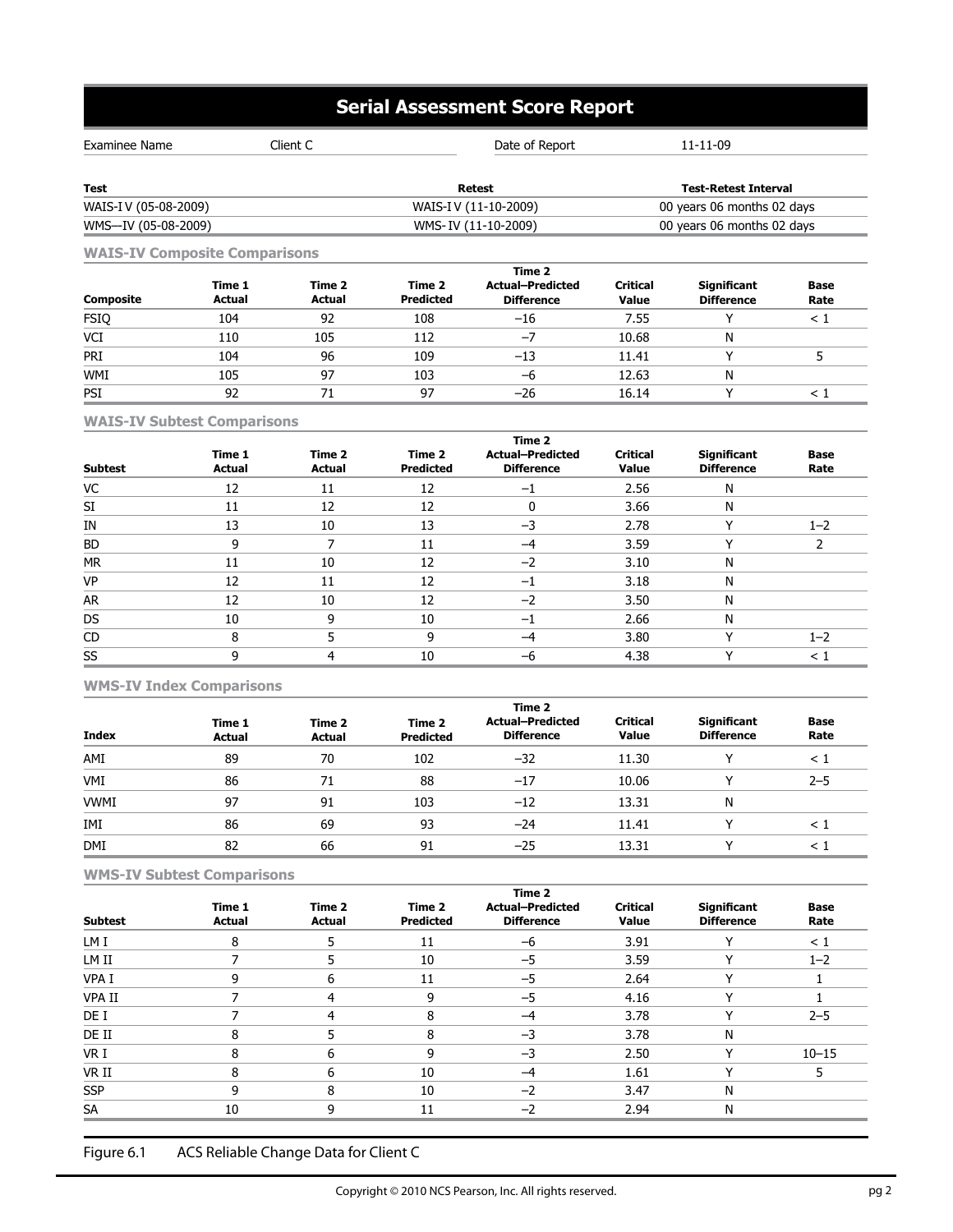## **Advanced Clinical Solutions**  *Serial Assessment Case Studies*

#### **Case Study 2**

Client F is a 34-year-old White female who completed 12 years of education. In the fall of 2008, Client F was in a serious motor vehicle accident and suffered a severe traumatic brain injury. She lost consciousness for approximately 2 days and had posttraumatic amnesia for 3 weeks. In the initial phases of her recovery, she was mildly aphasic, had significant memory impairment, and was very irritable and impulsive. She was first assessed at 6 months post-injury, in the spring of 2009. Figure 6.2 presents her test scores for the initial and subsequent follow-up examination.



The initial assessment indicated average verbal skills, which were consistent with the recovery of her verbal abilities after an initial period of being mildly aphasic. Her overall abilities were in the borderline range, as were auditory working memory and visual perceptual skills. Her processing speed was in the deficient range. On the WMS<sup>®</sup>-IV, her memory functioning was in the deficient range for all indexes. Client F was recovering some behavioral control but remained easily frustrated and impulsive. She continued to participate in her rehabilitation program for

her physical injuries, cognitive/daily living deficits, and for behavior management.

Client F was re-evaluated in the fall of 2009 to determine if she was improving cognitively. Her physical injuries had healed and her impulsivity and irritability had improved with medication treatment. Overall, she was functioning better at home and able to take care of most of her own daily living needs. She still required some direction and assistance when cooking, shopping, and washing clothes. The results of her evaluation indicated a significant improvement (.05 level) in overall intellectual functioning (FSIQ). The increase in performance is observed in 5% of the serial assessment sample. At the index level, she showed significant improvement in auditory working memory. At the subtest level, she did not show significant improvement.

On the WMS-IV, her index scores improved about 12 points on average. Despite the seemingly large gain in her test scores, only the Visual Memory Index was significantly improved from the previous assessment. When practice effects and regression to the mean effects were accounted for, her increase in performance was not particularly large. At the subtest level, only the Logical Memory I and Visual Reproduction I scores were significantly better at the second assessment. The results suggest that while Client F may be experiencing a general improvement in cognitive functioning (FSIQ), corroborated by her ability to perform most tasks without assistance, she still has ongoing memory and processing speed difficulties. She remains on long-term disability through her employer due to her inability to work.

After the evaluation, Client F was discharged from her daily rehabilitation appointments but maintained her weekly appointment with the psychologist and bi-monthly evaluations with her neurologist. She did not require in-home assistance as her family members were able to support her sufficiently with daily tasks.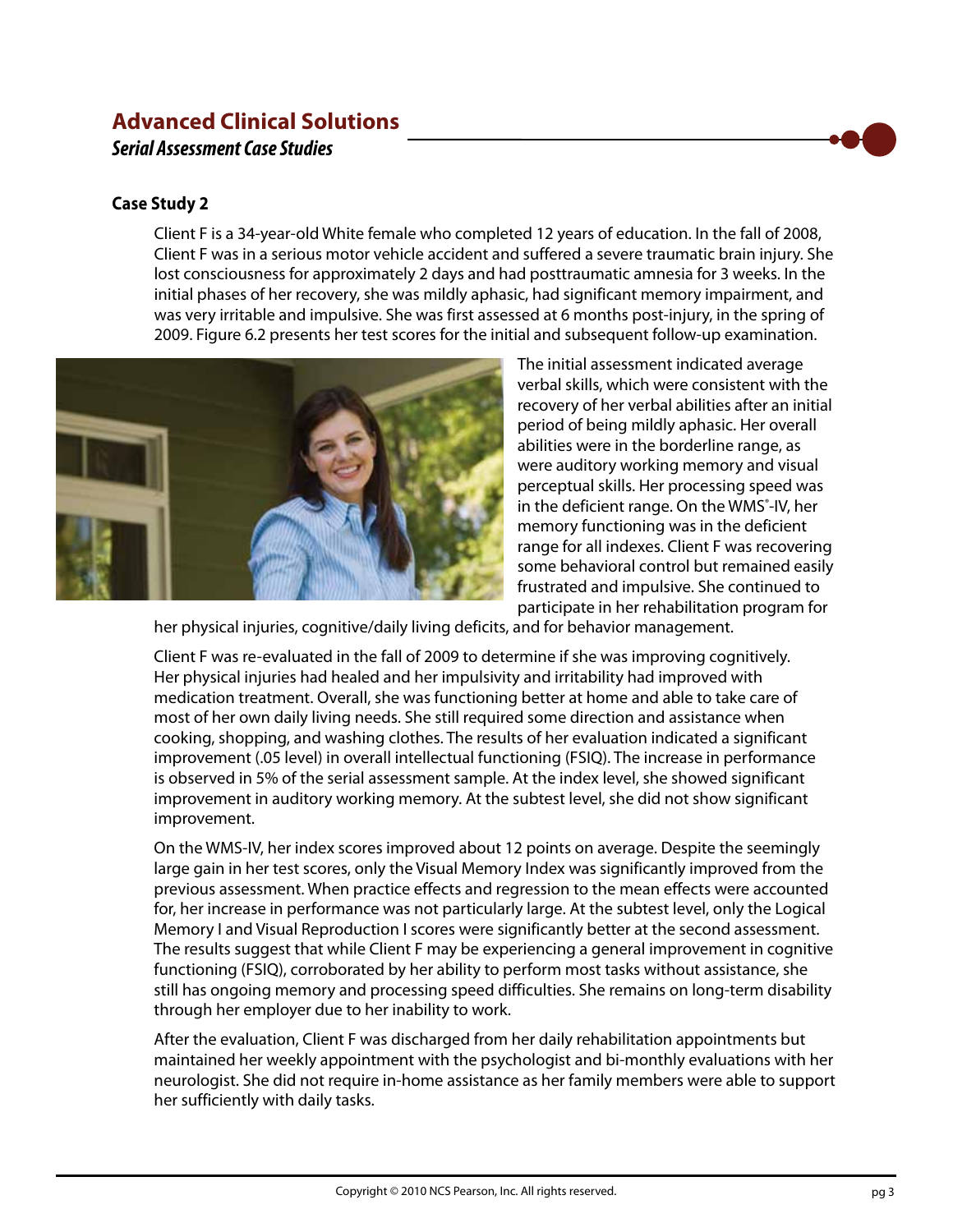## **Serial Assessment Score Report**

| Client F<br>Examinee Name |  | Date of Report        | 12-10-09                    |
|---------------------------|--|-----------------------|-----------------------------|
|                           |  |                       |                             |
| Test                      |  | Retest                | <b>Test-Retest Interval</b> |
| WAIS-I V (04-08-2009)     |  | WAIS-I V (12-10-2009) | 00 years 08 months 02 days  |
| WMS-IV (04-08-2009)       |  | WMS--IV (12-10-2009)  | 00 years 08 months 02 days  |

**WAIS-IV Composite Comparisons**

|                  | Time 2                  |                         |                            |                                              |                          |                                  |                     |  |  |  |  |
|------------------|-------------------------|-------------------------|----------------------------|----------------------------------------------|--------------------------|----------------------------------|---------------------|--|--|--|--|
| <b>Composite</b> | Time 1<br><b>Actual</b> | Time 2<br><b>Actual</b> | Time 2<br><b>Predicted</b> | <b>Actual-Predicted</b><br><b>Difference</b> | Critical<br><b>Value</b> | Significant<br><b>Difference</b> | <b>Base</b><br>Rate |  |  |  |  |
| <b>FSIQ</b>      | 72                      | 83                      | 75                         |                                              | 5.73                     |                                  |                     |  |  |  |  |
| VCI              | 93                      | 96                      | 96                         |                                              | 8.11                     | N                                |                     |  |  |  |  |
| PRI              | 79                      | 90                      | 87                         |                                              | 8.67                     | Ν                                |                     |  |  |  |  |
| <b>WMI</b>       | 74                      | 86                      | 75                         | 11                                           | 9.59                     |                                  | $5 - 10$            |  |  |  |  |
| PSI              | 62                      | 76                      | 73                         |                                              | 12.26                    | N                                |                     |  |  |  |  |

#### **WAIS–IV Subtest Comparisons**

|                | Time 1        | Time 2        | Time 2           | Time 2<br><b>Actual-Predicted</b> | <b>Critical</b> | <b>Significant</b> | Base |
|----------------|---------------|---------------|------------------|-----------------------------------|-----------------|--------------------|------|
| <b>Subtest</b> | <b>Actual</b> | <b>Actual</b> | <b>Predicted</b> | <b>Difference</b>                 | Value           | <b>Difference</b>  | Rate |
| VC             |               |               | 8                |                                   | 1.95            | N                  |      |
| SI             |               |               |                  |                                   | 2.78            | N                  |      |
| IN             |               | 10            |                  |                                   | 2.11            | N                  |      |
| <b>BD</b>      |               | 8             |                  |                                   | 2.73            | N                  |      |
| <b>MR</b>      |               |               |                  |                                   | 2.36            | N                  |      |
| VP             |               | q             | 8                |                                   | 2.41            | N                  |      |
| AR             |               |               | 6                |                                   | 2.66            | N                  |      |
| <b>DS</b>      |               |               | 6                |                                   | 2.02            | Ν                  |      |
| CD             |               | 6             | 6                |                                   | 2.89            | Ν                  |      |
| SS             |               |               |                  |                                   | 3.33            | Ν                  |      |

#### **WMS-IV Index Comparisons**

|              | Time 2                  |                         |                            |                                              |                                 |                                         |                     |  |  |  |  |
|--------------|-------------------------|-------------------------|----------------------------|----------------------------------------------|---------------------------------|-----------------------------------------|---------------------|--|--|--|--|
| <b>Index</b> | Time 1<br><b>Actual</b> | Time 2<br><b>Actual</b> | Time 2<br><b>Predicted</b> | <b>Actual-Predicted</b><br><b>Difference</b> | <b>Critical</b><br><b>Value</b> | <b>Significant</b><br><b>Difference</b> | <b>Base</b><br>Rate |  |  |  |  |
| AMI          | 67                      | 77                      | 83                         | -6                                           | 8.59                            | N                                       |                     |  |  |  |  |
| VMI          | 69                      | 82                      | 73                         | 9                                            | 7.64                            | ν                                       | 15                  |  |  |  |  |
| <b>VWMI</b>  | 56                      | 73                      | 67                         | 6                                            | 10.11                           | N                                       |                     |  |  |  |  |
| IMI          | 69                      | 77                      | 78                         | -1                                           | 8.67                            | N                                       |                     |  |  |  |  |
| <b>DMI</b>   | 60                      | 76                      | 72                         | 4                                            | 10.11                           | N                                       |                     |  |  |  |  |

#### **WMS-IV Subtest Comparisons**

|                |                         |                         |                            | Time 2                                       |                          |                                         |                     |
|----------------|-------------------------|-------------------------|----------------------------|----------------------------------------------|--------------------------|-----------------------------------------|---------------------|
| <b>Subtest</b> | Time 1<br><b>Actual</b> | Time 2<br><b>Actual</b> | Time 2<br><b>Predicted</b> | <b>Actual-Predicted</b><br><b>Difference</b> | <b>Critical</b><br>Value | <b>Significant</b><br><b>Difference</b> | <b>Base</b><br>Rate |
| LM I           | 5                       | 6                       | 9                          | $-3$                                         | 2.97                     | $\checkmark$                            | 10                  |
| LM II          |                         | 6                       | 8                          | $-2$                                         | 2.72                     | N                                       |                     |
| VPA I          | 6                       |                         | 8                          | $-1$                                         | 2.00                     | N                                       |                     |
| VPA II         |                         |                         | 6                          | $-1$                                         | 3.16                     | N                                       |                     |
| DE I           | 4                       |                         |                            | $-2$                                         | 2.87                     | N                                       |                     |
| DE II          |                         |                         |                            |                                              | 2.87                     | N                                       |                     |
| VR I           |                         | 8                       |                            |                                              | 1.90                     | N                                       |                     |
| VR II          | 6                       | 8                       | 8                          |                                              | 1.22                     | N                                       |                     |
| <b>SSP</b>     |                         | 6                       |                            | $-1$                                         | 2.64                     | N                                       |                     |
| SA             |                         | 5                       | 6                          | $^{-1}$                                      | 2.24                     | N                                       |                     |

Figure 6.2 ACS Reliable Change Data for Client F